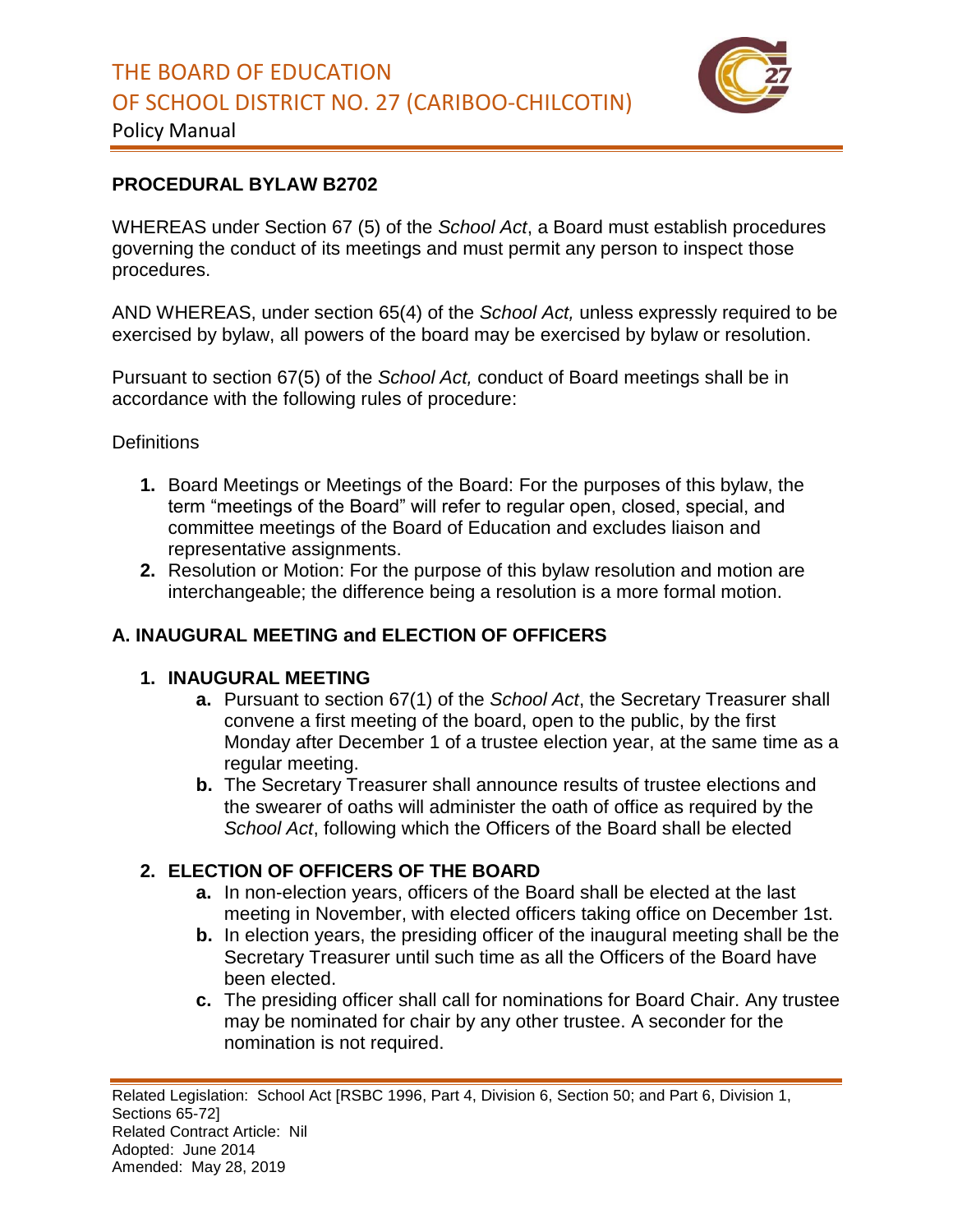- **d.** If more than one nomination is received for chair, a secret vote by ballot will take place immediately. A majority of more than 50% of the ballots cast by those trustees present is required for election.
- **e.** A similar election shall then be conducted by the presiding officer for the positions of vice-chair and Board representative and alternate to the BCSTA and BCPSEA, if required.
- **f.** For each of the above elections, balloting shall continue until one trustee receives a clear majority of more than 50% of the ballots cast by those trustees present. At each successive ballot the names of the trustee receiving the fewest votes shall be dropped from the ballot.
- **g.** If two or more candidates are tied and no candidate receives more than 50% of the votes cast, a second ballot will be taken. If, after a second ballot two or more candidates receive an equal number of votes, lots will be drawn to determine which candidate is successful.
- **h.** Spoiled ballots will not be considered as cast ballots.
- **i.** The term of office for chair, vice-chair, and Board representatives to the BCSTA and BCPSEA shall be one year.
- **j.** Upon completion of elections in inaugural years, the newly elected officers shall assume their positions immediately. Upon completion of elections in non-election years, they shall assume their offices as of December 1st.
- **k.** The Board Chair will, after consultation with all trustees, recommend trustees to committees and have the appointments approved at the next regular meeting of the Board.

# **3. CHAIR AND PRESIDING OFFICERS**

- **a.** The Chair shall preside at all meetings of the Board, with the exception of committee meetings where a committee chair is appointed.
- **b.** The Vice-Chair shall preside in the absence of the Chair or when the Chair vacates the Chair.
- **c.** In the event that neither the Chair nor the Vice-Chair is able or willing to take the Chair, the presiding officer shall be such person as the Board may elect for that meeting.
- **d.** The presiding officer shall rule on all points of order and shall state the reasons and the authority for ruling when making a ruling. The presiding officer's ruling shall be subject to appeal to the Board. An appeal may only be requested immediately after a ruling and before resumption of business.
- **e.** The Chair shall have the same rights as other trustees to offer resolution, to make or second motions, to discuss questions and shall vote in accordance with paragraph B.7.c. without having to vacate the chair.
- **f.** The Chair normally acts as spokesperson for the Board to the media, community and schools.

# **B. MEETINGS OF THE BOARD**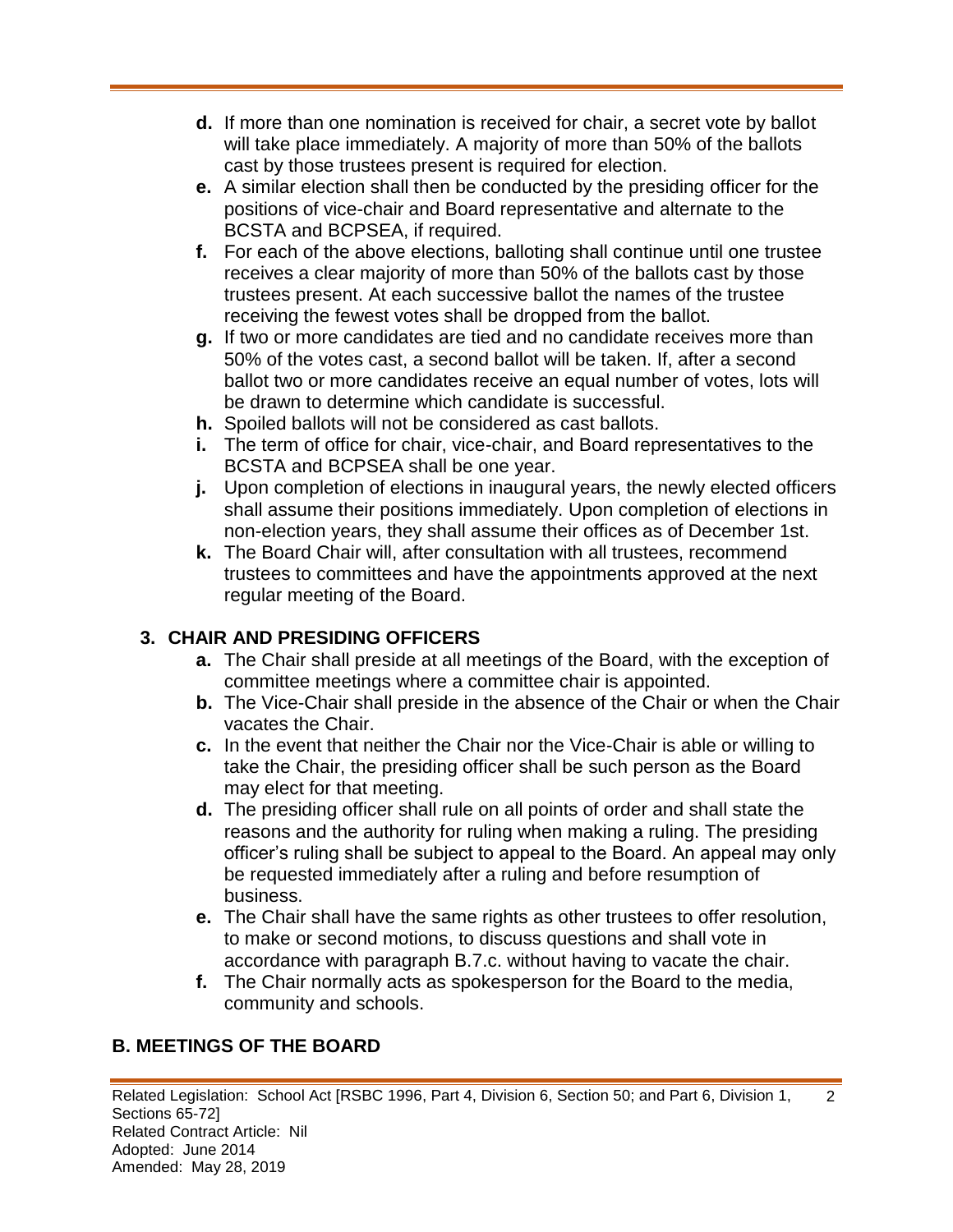### **1. CONDUCT OF MEETINGS**

- **a.** Meetings of the Board will be held at the School Board Office unless the Chair gives notice on the written notice of meeting and agenda or the Board otherwise resolves.
- **b.** The agenda and notice of meetings of the Board shall be prepared by the Secretary Treasurer with the involvement of the Superintendent and Chair. Written notice of each meeting of the Board, together with the proposed agenda, must be distributed to each trustee the Thursday preceding the Board meeting day for Board meetings scheduled in accordance with section 8.a.
	- **i.** While any trustee may make a motion to add an agenda item at the time the agenda is adopted at the meeting, items added at the time of the meeting must be of an urgent nature.
- **c.** Agenda items are to note what, if any, Board action is required, and a recommendation from administration is to be included, if appropriate.
- **d.** The quorum for a meeting of the Board, shall be a majority of trustees holding office at that time or the majority of those trustees appointed to a committee. The exception to this will be the Agenda Setting Committee which, for quorum purposes, will require the Board Chair, or in the absence of the Board Chair, the Vice-Chair, to be present. In the case where the Board Chair or Vice-Chair are not named (i.e. the inaugural meeting), the Secretary Treasurer will be present.
- **e.** At the appointed time for commencement of a meeting the presiding officer shall ascertain that a quorum is present before proceeding to the business of the meeting. If a quorum has not been made within one-half hour after the appointed time, the meeting shall stand adjourned until the next regular meeting date or until another meeting shall have been called in accordance with this Bylaw.
	- **i.** After a meeting has commenced, if notice is drawn to a lack of quorum, the presiding officer shall ascertain whether there is a lack of quorum and, if so found, adjourn the meeting to no more than 30 minutes later, or to the next regular meeting date, or a special meeting may be called in accordance with this bylaw, at the presiding officer's discretion.
- **f.** Trustees may participate in regular, closed, special and committee meetings electronically. The communication must allow two-way conversation i.e. Trustees can ask questions and respond to questions.
	- **i.** In accordance with section 67(7) of the *School Act*, a trustee who participates in a meeting electronically will be counted for the purposes of establishing quorum. Trustees who participate electronically will have the same rights and privileges as any other trustee.
- **g.** All meetings of the Board shall stand adjourned at three and a half (3.5) hours after commencement unless a resolution is passed by a two-thirds majority to extend the hour of adjournment.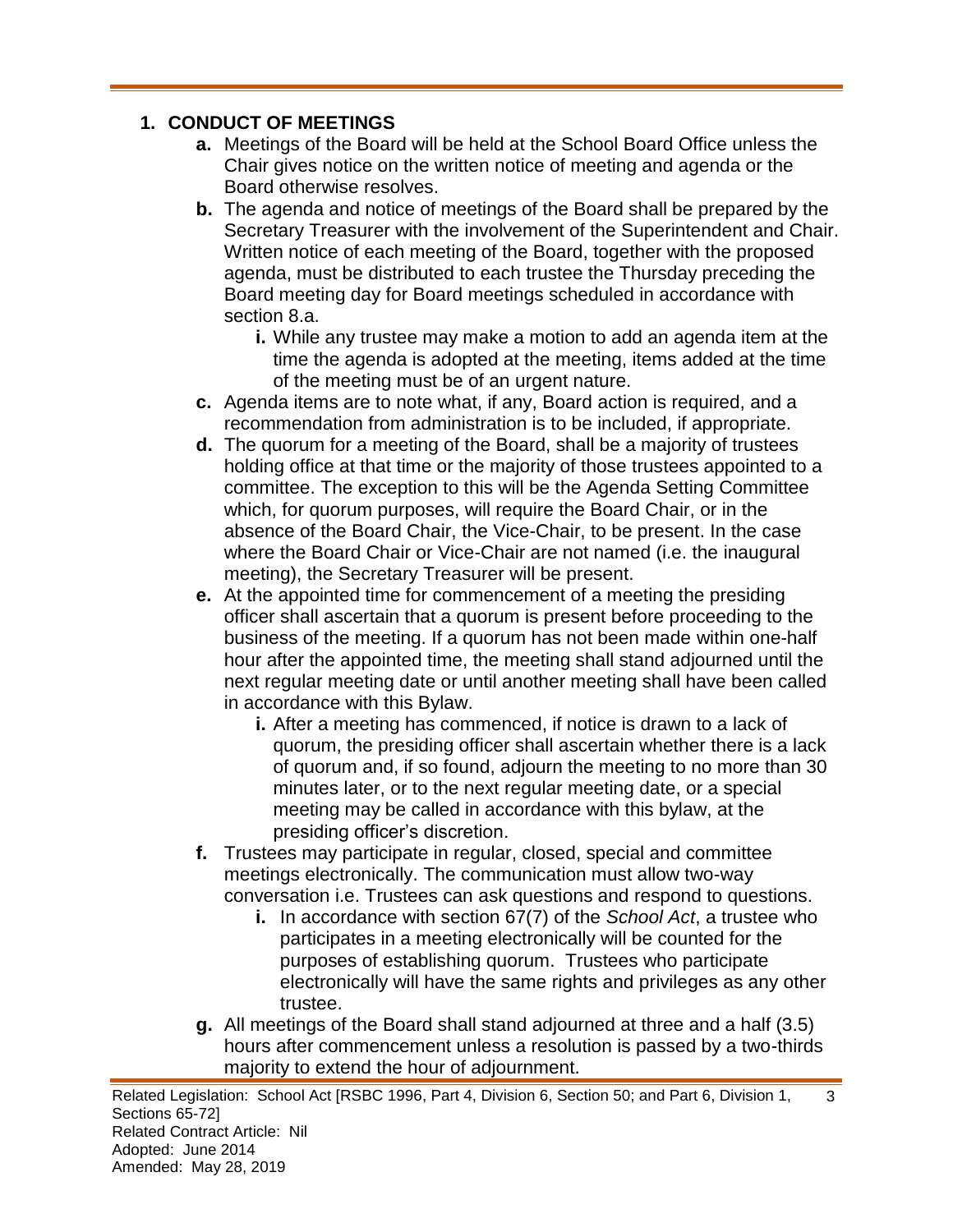- **h.** Meetings of the Board will adjourn no later than 10:00 pm unless a majority of the trustees present approve an extension of the time. This extension cannot continue beyond 10:30 pm. Items remaining on the agenda after adjournment are to be directed to future meetings by the agenda setting committee.
	- **i.** Minutes shall be kept by the Secretary Treasurer of all proceedings and motions passed at meetings of the Board. Such minutes are to be concise and to detail proceedings of the Board, but not the contents of speeches or debates.

### **2. RULES OF ORDER**

**a.** Robert's Rules of Order shall govern, so far as applicable, the proceedings and debate of the Board, except as hereinafter provided.

## **3. BYLAWS AND RESOLUTIONS**

- **a.** All matters shall be dealt with by resolution or bylaw. A resolution shall have only one reading but a bylaw shall have three readings.
- **b.** The following shall only be resolved by bylaw:
	- **i.** Amendments to bylaws;
	- **ii.** The rules of procedure of the Board and rules relative to the organization of meetings of the Board;
	- **iii.** Regulation and control of the use of property owned and administered by the Board; and,
	- **iv.** Where required by the *School Act*.

# **4. PROCEDURE ON BYLAWS**

- **a.** Before it is passed, a bylaw of the Board must be given three distinct readings.
- **b.** Subject to subsection B.4.c, at each of the readings of a bylaw, the bylaw must be read in full.
- **c.** Full reading of a bylaw may be forgone, if an electronic or printed copy of said bylaw is in the possession of each trustee and is available to the public in attendance at the meeting at which the bylaw is to be read, and consists of a description of the bylaw by:
	- **i.** Its title; and,
	- **ii.** A summary of its contents.
- **d.** The Board shall not give a bylaw more than two readings at any one meeting unless the members of the Board who are present at the meeting unanimously agree to give the bylaw all three readings at that meeting.

# **5. MOTIONS and RESOLUTIONS**

**a.** Motions shall be phrased in a clear and concise manner so as to express an opinion or achieve a result. A preamble does not form part of a resolution when passed.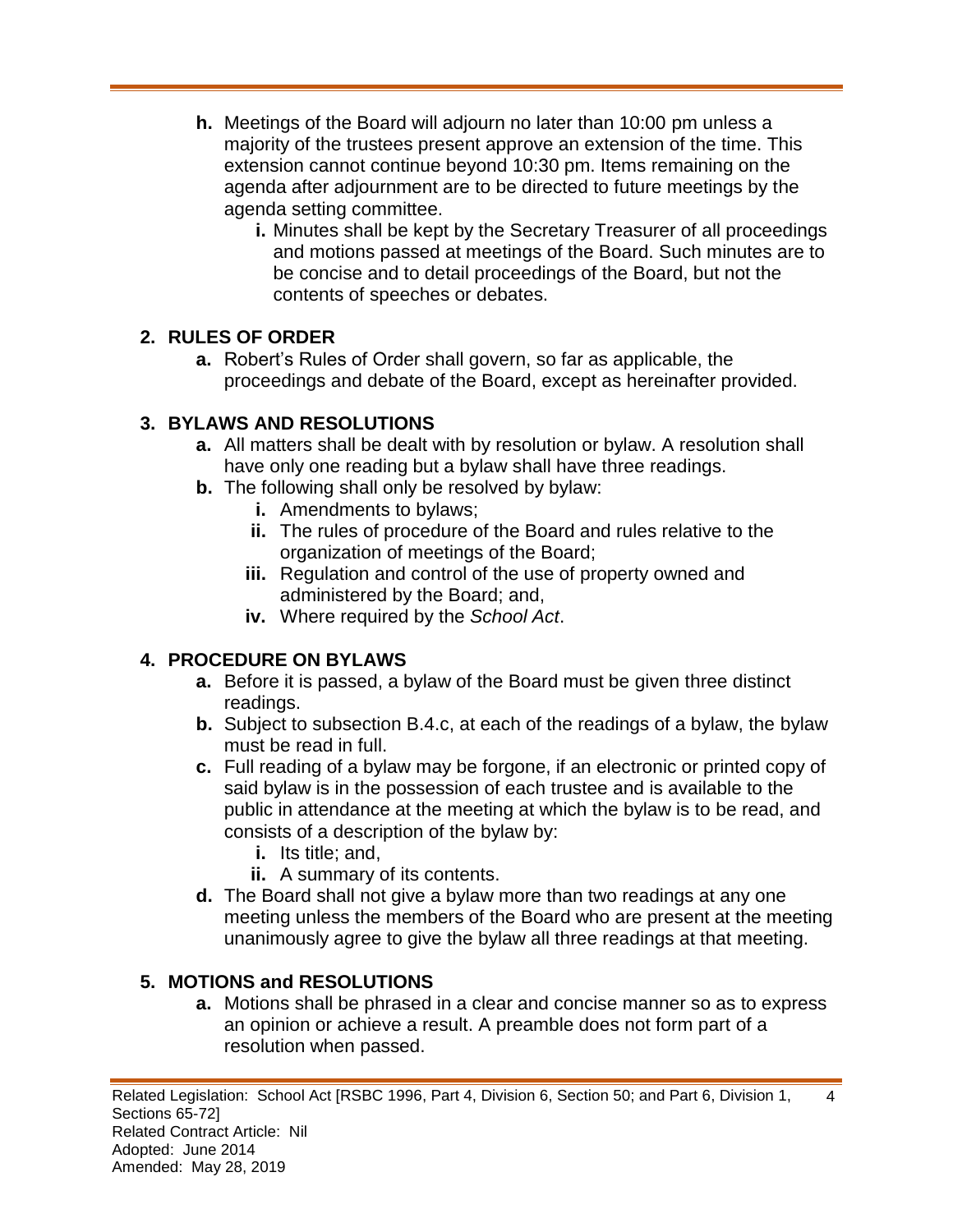- **b.** The presiding officer may divide a motion containing more than one subject if they feel this would produce a fairer or clearer result and the same shall be voted on in the form in which it is divided.
- **c.** No motion other than to postpone consideration of a question, or a procedural motion, shall be repeated during the calendar year except by the reconsideration process.
- **d.** All motions shall be seconded.
- **e.** Movers and seconders of motions will appear in the official minutes.
- **f.** All motions are debatable, except the following:
	- **i.** Motion for adjournment of debate or for adjournment of a meeting unless such a motion contains a time for recommencement of debate or for a new meeting;
	- **ii.** Motion to fix time for adjournment of a meeting;
	- **iii.** Motion to proceed to the next meeting;
	- **iv.** Motion to go into committee of the whole or closed session;
	- **v.** Motion to table;
	- **vi.** Motion to recess;
	- **vii.** Motion to suspend rules;
	- **viii.** Motion to lift from the table; and,
	- **ix.** Motion to move the previous question.
- **g.** All motions shall be subject to amendment except the following:
	- **i.** Motion that the question be now put;
	- **ii.** Motion for adjournment of debate or adjournment of a meeting;
	- **iii.** Motion to table unless such a motion contains a date for further consideration of the matter tabled;
	- **iv.** Motion to refer to committee;
	- **v.** Motion to proceed to next business;
	- **vi.** Motion to lift off the table;
	- **vii.** Motion to reconsider;
	- **viii.** Motion to postpone indefinitely; and,
	- **ix.** Motion to suspend the rules.
- **h.** An amendment to a motion does not require notice. Only one amendment to an amendment shall be allowed and the same shall be dealt with before the amendment is decided. Amendments must be strictly relevant to the main motion and not alter in a material way or be contrary to the principle embodied in the main motion.

# **6. DEBATE**

- **a.** Debate shall be strictly relevant to the question before the meeting and the presiding officer shall warn speakers who violate this rule.
- **b.** No trustee shall speak until recognized by the Chair.
- **c.** No trustee shall speak a second time until the Chair has given the opportunity to all trustees to speak. The mover of the motion will have the opportunity to close the motion. No trustee shall speak for a period in excess of five minutes at one time. The Chair may caution a trustee who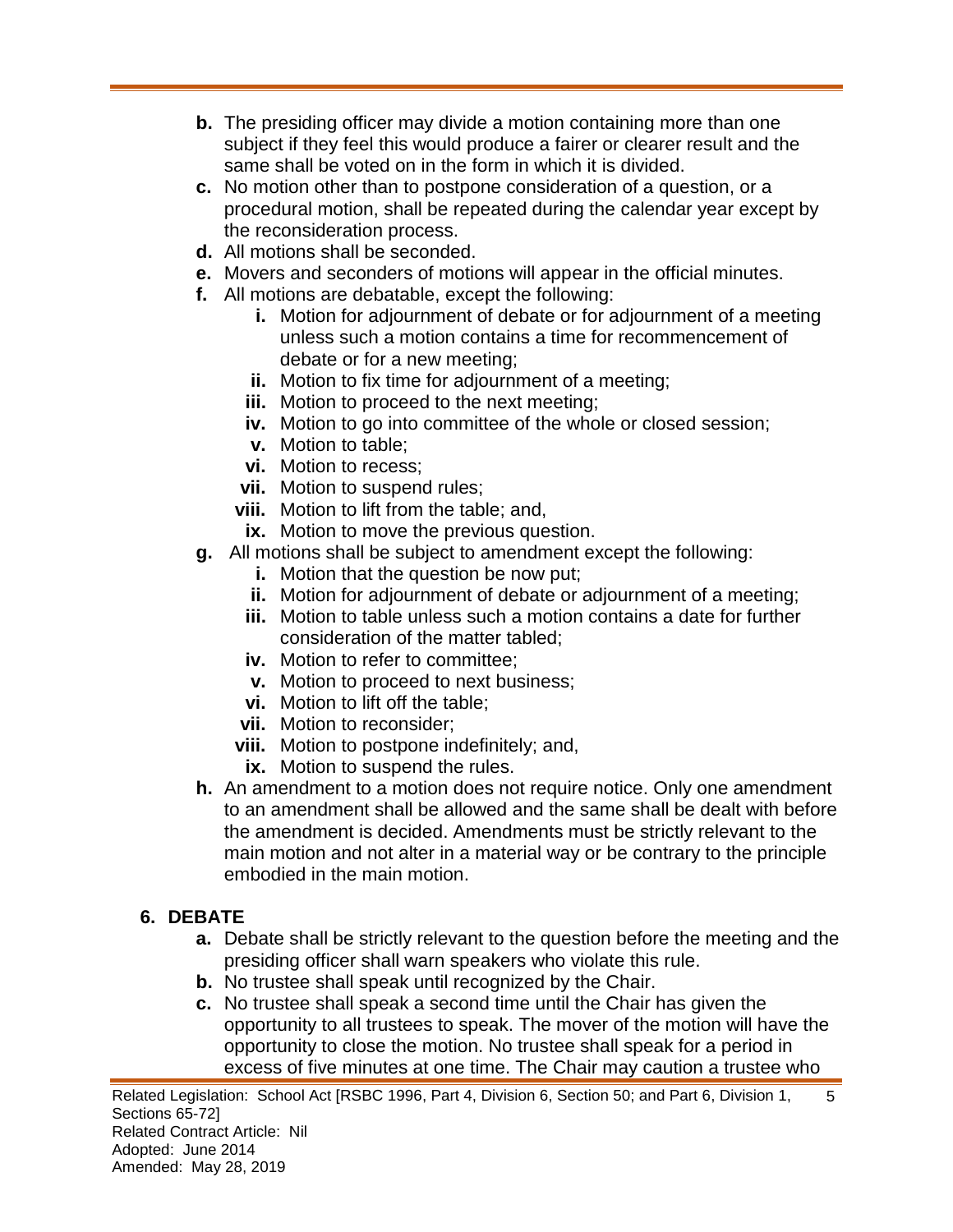persists in tedious and repetitious debate and may direct the trustee to discontinue.

- **d.** A matter of privilege (a matter dealing with the rights or interests of the Board as a whole or of a trustee personally) may be raised at any time and shall be dealt with forthwith before resumption of business.
- **e.** No trustee shall interrupt another trustee who has the floor except to raise a point of order or a point of privilege.

## **7. VOTING**

- **a.** All trustees present at a meeting may vote although a trustee must abstain from voting in the event that they have a conflict of interest. A trustee may also abstain from voting if reasons are stated.
- **b.** Voting shall be by a show of hands and only the results recorded unless a trustee requests recording of names. Where names are recorded, both positive and negative votes shall be recorded.
- **c.** The Chair shall vote at the same time as the other members of the Board and, in the case of equality of votes for and against a motion, the question is resolved in the negative and the Chair shall so declare.
- **d.** All questions shall be decided by a majority of the votes of the trustees present and voting save as otherwise provided by these bylaws or the *School Act*.

## **8. REGULAR MEETINGS OF THE BOARD**

- **a.** Regular meetings of the Board shall be held at least once a month on the fourth Tuesday of the month, at 6:30 pm in months that school is in session or upon such other day or at such other hour as the Board may decide. Additional meetings shall be held as the Board may decide.
- **b.** The order of business at all regular meetings, unless varied by motion, shall be as follows:
	- 1. Opening by Chair
		- 1.1 Call to Order
	- 2. Agendas and Minutes
		- 2.1 Approval of Agenda
		- 2.2 Adoption of Minutes
		- 2.3 Receipt of Closed Meeting Report
	- 3. Presentations
	- 4. Delegations
	- 5. Reports
		- 5.1 Superintendent
		- 5.2 Secretary-Treasurer
		- 5.3 Committee Reports
		- 5.4 Liaison/Representation
	- 6. Information (Reading File)
	- 7. Adjournment
	- 8. Public Comments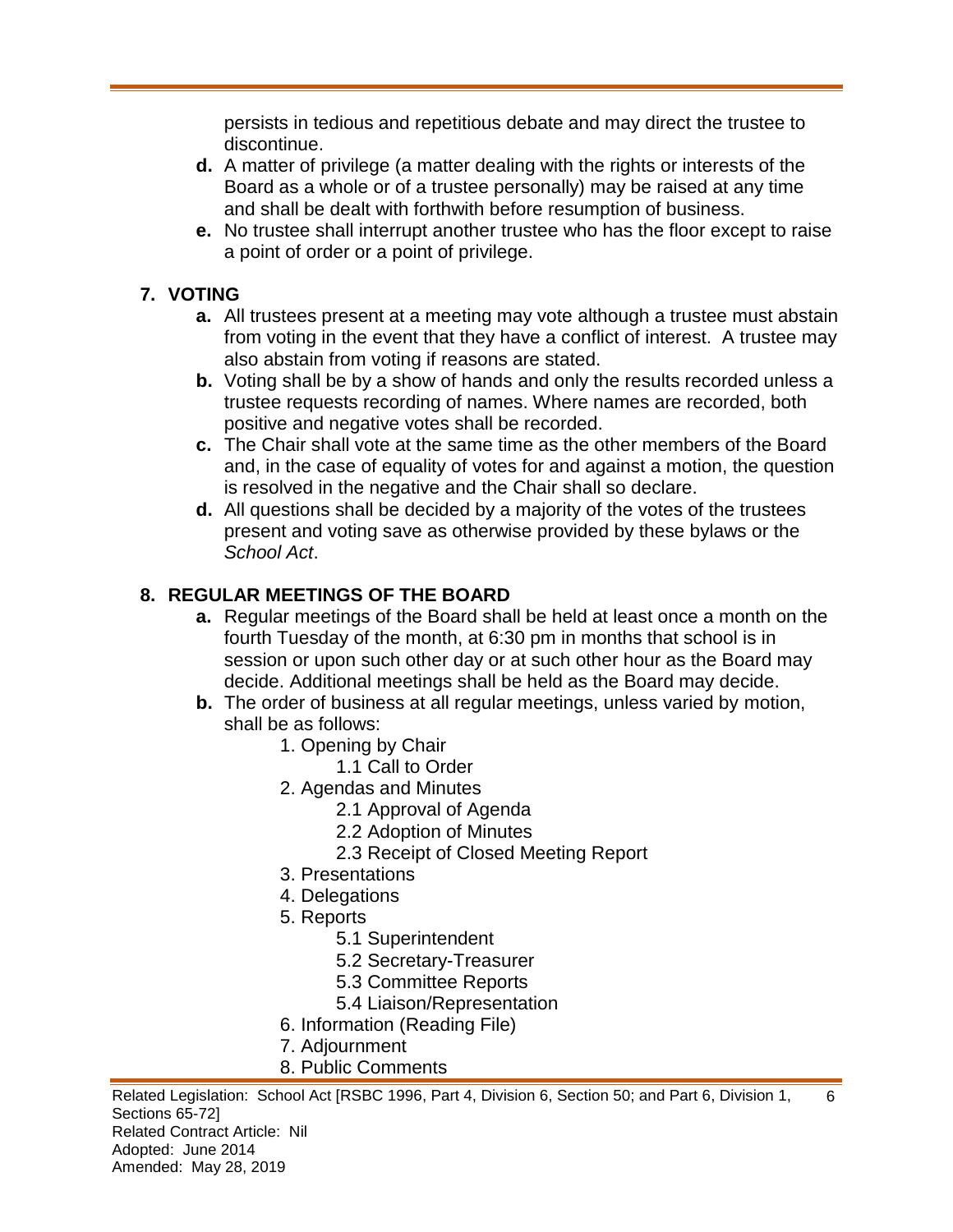- **c.** A change to the prescribed order of business subsequent to Part B 8.b.2 may be proposed by a trustee and shall require unanimous consent.
- **d.** All regular meetings of the Board shall be open to the public and no person shall be excluded, except for improper conduct. If in the opinion of the Board, the public interest so requires, the Board, by resolution, may order a meeting or part thereof to be closed. The Board may exclude persons other than trustees and officers.
- **e.** Presentations and delegations will generally not exceed 10 minutes in duration.
	- **i.** Delegations wishing to bring a new issue to the Board's attention are requested to notify the Superintendent or Secretary-Treasurer at least one week prior to the meeting of their intent to be present. This notification must include the substance of the presentation and the requests, if any, that are to be made.
	- **ii.** The Secretary Treasurer may refer a delegation to the Board's communication process or suggest that an alternate venue may be more appropriate (i.e. committee meeting, closed board meeting) to hear the delegation.
	- **iii.** Written materials are required to be submitted one week prior to the meeting for inclusion on the board agenda.
	- **iv.** Responses or commitments by the Board will not usually be made at the same meeting where a delegation raises a new issue or issues.
	- **v.** Board members will not enter into debate with members of a delegation but may seek clarification of issues raised.
- **f.** Comments from the public are restricted to agenda items and will generally not exceed 15 minutes in duration.

## **9. CLOSED SESSION**

- **a.** If the Board has resolved pursuant to paragraph B.9.c, and in accordance with section 69 of the School Act, the Board may convene a meeting without the public, or without the public and staff present, at which matters of a confidential nature shall be discussed. The Secretary Treasurer or another employee designated by the Board must be present at the time that a decision of the Board is rendered and must record any decision. No trustee shall disclose to the public the proceedings of a closed meeting unless a resolution has been passed at the closed meeting to allow disclosure.
- **b.** Pursuant to the School Act, a record of each closed meeting shall be kept available at all reasonable times for any person. The record shall contain a general statement as to the nature of the matters discussed and the general nature of the decisions reached.
- **c.** Unless otherwise determined by the Board, the following matters shall be considered in closed session:
	- **i.** Personnel
	- **ii.** Contract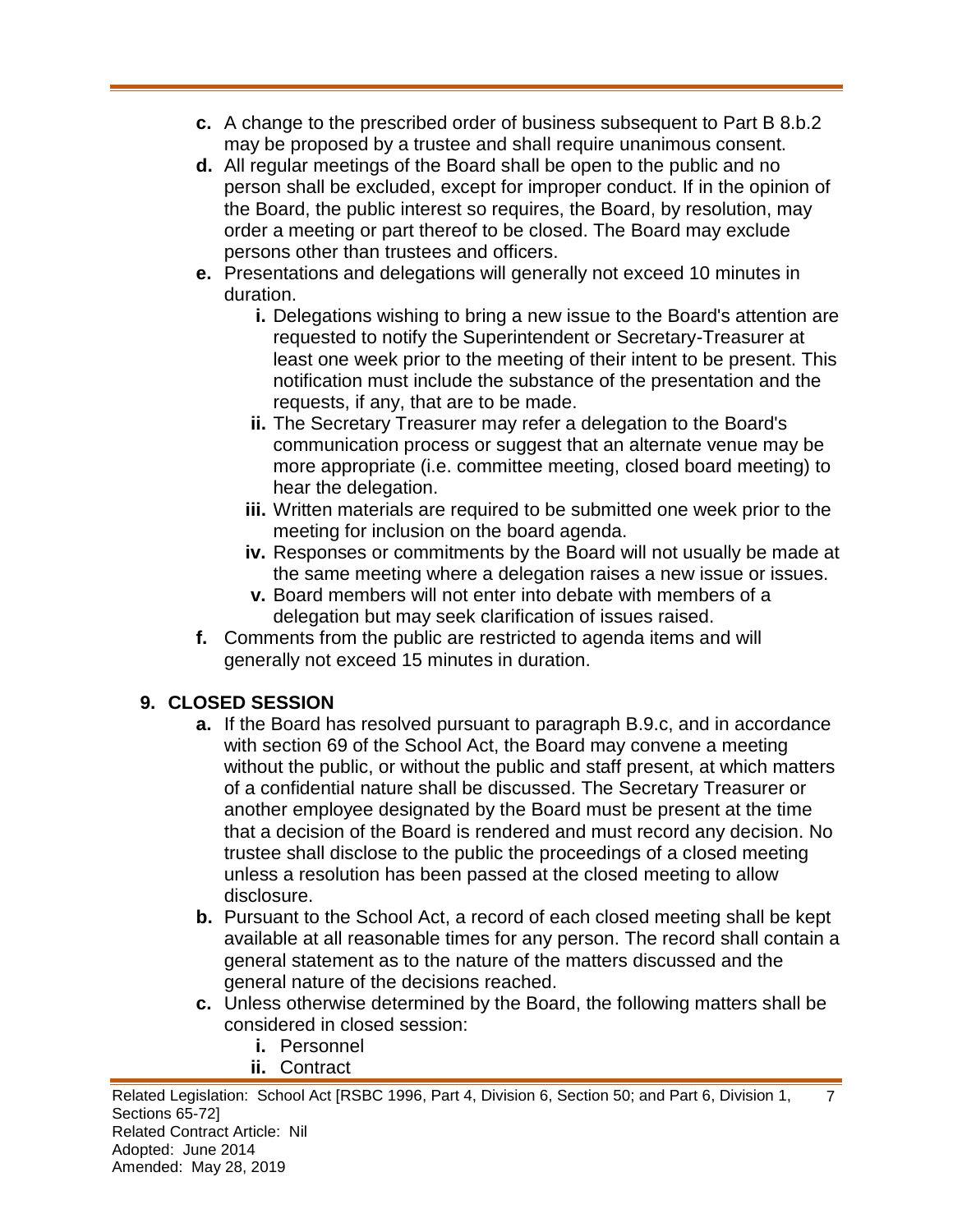- **iii.** Legal
- **iv.** Property
- **v.** Appeals in accordance with Board Bylaw B2706
- **vi.** Such other matters as the Board may decide
- **d.** The order of business at all closed sessions, unless varied by motion, shall be as follows:
	- 1. Opening by Chair
		- 1.1 Call to Order
	- 2. Agendas and Minutes
		- 2.1 Approval of Agenda
		- 2.2 Adoption of Minutes
	- 3. Action Items
	- 4. Discussion Items
	- 5. Information Items
	- 6. Adjournment

#### **10.SPECIAL MEETINGS**

- **a.** A special meeting of the Board may be called by the Chair or, upon written request of a majority of the trustees, may be called by the Secretary Treasurer.
- **b.** Written notice of a special meeting and an agenda shall be distributed to each trustee at least 48 hours in advance of the meeting. Delivery of a written notice and the agenda may be waived by a majority vote of the Board, provided all reasonable steps have been taken to notify all trustees of the meeting.
- **c.** No business other than that for which the meeting was called shall be conducted at the meeting. If it becomes urgent in an emergency to take action for which no notice was given, that action, to become legal, must be ratified by the Board at a regular meeting or, if ratification cannot wait, at another special meeting properly called for that purpose.

### **11.TITLE**

This bylaw may be cited as "School District No. 27 (Cariboo-Chilcotin) Procedural Bylaw B2702".

#### **12.REPEAL**

The following School District No. 27 (Cariboo-Chilcotin) Bylaws are repealed August 2010:

- B2701 Inaugural Meeting of the Board
- B2702-A Annual Election of Officers of the Board
- B2703 Agenda Preparation